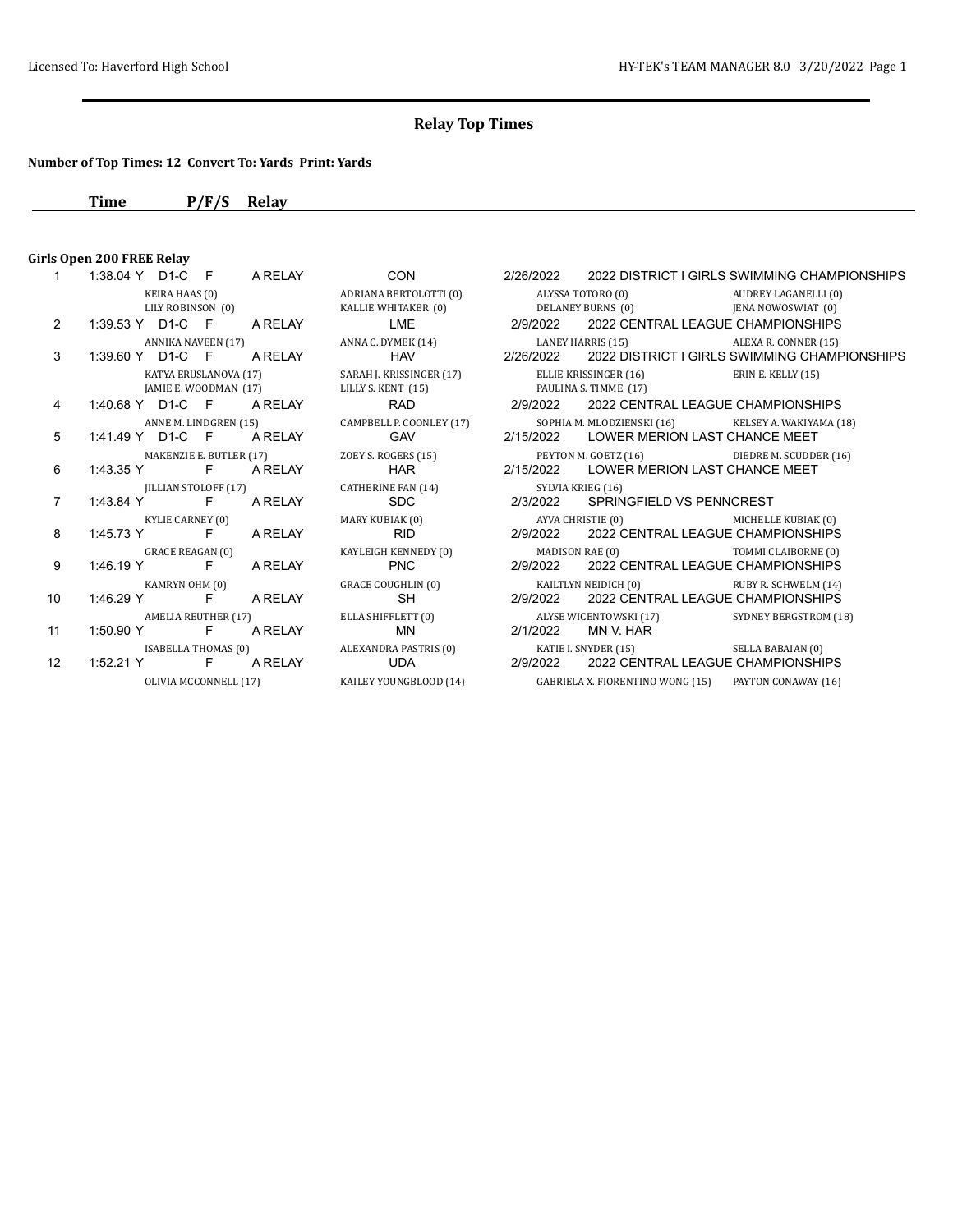## **Number of Top Times: 12 Convert To: Yards Print: Yards**

**Time P/F/S Relay**

# **Girls Open 200 MEDLEY Relay**<br>1 1:44.59 Y D1-C F

| 1             | 1:44.59 Y D1-C F            | A RELAY                                            | CON                                              | 2/26/2022 |                                                             | 2022 DISTRICT I GIRLS SWIMMING CHAMPIONSHIPS                                      |
|---------------|-----------------------------|----------------------------------------------------|--------------------------------------------------|-----------|-------------------------------------------------------------|-----------------------------------------------------------------------------------|
|               | KEIRA HAAS (0)              | BRIANNA FAN (0)                                    | NAOMI FURMAN (0)<br>AUDREY LAGANELLI (0)         |           | DELANEY BURNS (0)<br>ADRIANA BERTOLOTTI (0)                 | LILY ROBINSON (0)<br>KALLIE WHITAKER (0)                                          |
| $\mathcal{P}$ | 1:46.36 Y D1-C F            | A RELAY                                            | <b>RAD</b>                                       | 3/16/2022 |                                                             | 2022 PIAA GIRLS 3A SWIMMING & DIVING CHAMP                                        |
|               |                             | MARINA WANG (16)<br>DELANEY OSWALD (15)            | AUDREY E. COLLINS (18)<br>SKYLER SEMISCH (0)     |           | ANNE M. LINDGREN (15)<br>KELSEY A. WAKIYAMA (18)            | <b>AVERY BARBER (19)</b><br>SOPHIA M. MLODZIENSKI (16)                            |
| 3             | 1:49.39 Y D1-C P            | A RELAY                                            | LME                                              | 3/16/2022 |                                                             | 2022 PIAA GIRLS 3A SWIMMING & DIVING CHAMP                                        |
|               |                             | ALEXA R. CONNER (15)<br>MARIA A. DYMEK (16)        | ANNA C. DYMEK (15)<br>JAMIE OSWALD (0)           |           | ANNIKA NAVEEN (17) LANEY HARRIS (16)<br>ADDIE LAWRENCE (15) |                                                                                   |
| 4             | 1:50.62 Y D1-C F            | A RELAY                                            | <b>GAV</b>                                       | 2/15/2022 | LOWER MERION LAST CHANCE MEET                               |                                                                                   |
| 5             | 1:52.31 Y D1-C F            | HALLIE A. MILLIGAN (17)<br>A RELAY                 | KAITLYN STANKAVAGE (18)<br><b>HAR</b>            | 2/9/2022  |                                                             | ZOEY S. ROGERS (15) DIEDRE M. SCUDDER (16)<br>2022 CENTRAL LEAGUE CHAMPIONSHIPS   |
| 6             |                             | KATE E. LEVENSTEN (17)<br>1:52.35 Y D1-C F A RELAY | ELENA ROSSI (17)<br><b>SDC</b>                   |           | SYDNEY J. LEVENSTEN (17)                                    | CATHERINE FAN (14)<br>2/26/2022 2022 DISTRICT I GIRLS SWIMMING CHAMPIONSHIPS      |
|               |                             | MARY J. KUBIAK (17)<br>ALENA S. CHUNG (16)         | AVA G. DESPEAUX (16)<br>HANNAH BARBER (0)        |           | AYVA A. CHRISTIE (15)                                       | MICHELLE D. KUBIAK (17)                                                           |
| 7             | $1:56.52$ Y                 | $F =$<br>A RELAY                                   | <b>HAV</b>                                       | 1/11/2022 | HAVERFORD VS. HARRITON                                      |                                                                                   |
| 8             | 1:59.22 Y F                 | KATYA ERUSLANOVA (17)<br>A RELAY                   | PAULINA S. TIMME (16)<br><b>SH</b>               | 2/9/2022  |                                                             | PYPER D. HEINS (16) SARAH J. KRISSINGER (17)<br>2022 CENTRAL LEAGUE CHAMPIONSHIPS |
| 9             | JO KELLY (0)<br>2:00.79 Y F | A RELAY                                            | CHARLOTTE CAYWOOD (0)<br><b>PNC</b>              | 2/9/2022  | ABBEY SCHOFIELD (0)                                         | KATE BLACKBURN (16)<br>2022 CENTRAL LEAGUE CHAMPIONSHIPS                          |
| 10            | $2:01.33 \text{ Y}$         | RUBY R. SCHWELM (14)<br>F.<br>A RELAY              | <b>GRACE COUGHLIN (0)</b><br>MN                  | 2/26/2022 | AVA MCLAUGHLIN (0)                                          | KAMRYN OHM (0)<br>2022 DISTRICT I GIRLS SWIMMING CHAMPIONSHIPS                    |
|               | GIA MARKAKIS (0)            | ALEXANDRA PASTRIS (0)                              | <b>ISABELLA THOMAS (0)</b><br>DIANE MCCARTHY (0) |           | SELLA BABAIAN (0)<br>KIERSTYN FINN (0)                      | KATIE I. SNYDER (15)                                                              |
| 11            | $2:02.18$ Y F               | A RELAY                                            | <b>RID</b>                                       | 2/9/2022  |                                                             | 2022 CENTRAL LEAGUE CHAMPIONSHIPS                                                 |
| 12            |                             | CAROLINE ANDERSON (17)<br>2:05.06 Y F A RELAY      | KAYLEIGH KENNEDY (0)<br>UDA                      | 2/9/2022  | ASHLEY DEPRINZIO (0) KAYLA BROWN (0)                        | 2022 CENTRAL LEAGUE CHAMPIONSHIPS                                                 |
|               |                             | $CD$ $AC$ $U$ $A$ $CD$ $CD$ $U$ $A$ $C$ $C$        | $I/NI$ ALL LATA D.D. $(A, A)$                    |           | ELICE V. OLMOPEAD (45)                                      | <b>DAVEOM COMARIAV (1.6)</b>                                                      |

|                | KEIRA HAAS (0)                                      | NAOMI FURMAN (0)                                 | DELANEY BURNS (0) LILY ROBINSON (0)                                                         |  |
|----------------|-----------------------------------------------------|--------------------------------------------------|---------------------------------------------------------------------------------------------|--|
|                | BRIANNA FAN (0)                                     |                                                  | AUDREY LAGANELLI (0) ADRIANA BERTOLOTTI (0)<br>KALLIE WHITAKER (0)                          |  |
| $\overline{2}$ | 1:46.36 Y D1-C F A RELAY                            | RAD                                              | 3/16/2022 2022 PIAA GIRLS 3A SWIMMING & DIVING CHAMP                                        |  |
|                | MARINA WANG (16)                                    | AUDREY E. COLLINS (18)                           | ANNE M. LINDGREN (15) AVERY BARBER (19)                                                     |  |
|                | DELANEY OSWALD (15)                                 | SKYLER SEMISCH (0)                               | KELSEY A. WAKIYAMA (18)<br>SOPHIA M. MLODZIENSKI (16)                                       |  |
| 3              | 1:49.39 Y D1-C P A RELAY                            | LME                                              | 3/16/2022 2022 PIAA GIRLS 3A SWIMMING & DIVING CHAMP                                        |  |
|                | ALEXA R. CONNER (15)<br>MARIA A. DYMEK (16)         | ANNA C. DYMEK (15)<br>JAMIE OSWALD (0)           | ANNIKA NAVEEN (17) LANEY HARRIS (16)<br>ADDIE LAWRENCE (15)                                 |  |
| 4              | 1:50.62 Y D1-C F A RELAY                            | GAV                                              | 2/15/2022 LOWER MERION LAST CHANCE MEET                                                     |  |
| 5              | HALLIE A. MILLIGAN (17)<br>1:52.31 Y D1-C F A RELAY | KAITLYN STANKAVAGE (18)<br><b>HAR</b>            | ZOEY S. ROGERS (15) DIEDRE M. SCUDDER (16)<br>2022 CENTRAL LEAGUE CHAMPIONSHIPS<br>2/9/2022 |  |
|                | KATE E. LEVENSTEN (17)                              |                                                  | SYDNEY J. LEVENSTEN (17)<br><b>CATHERINE FAN (14)</b>                                       |  |
| 6              | 1:52.35 Y D1-C F A RELAY                            | ELENA ROSSI (17)<br>SDC 2/2                      | 2/26/2022 2022 DISTRICT I GIRLS SWIMMING CHAMPIONSHIPS                                      |  |
|                | MARY J. KUBIAK (17)<br>ALENA S. CHUNG (16)          | AVA G. DESPEAUX (16)<br>HANNAH BARBER (0)        | AYVA A. CHRISTIE (15) MICHELLE D. KUBIAK (17)                                               |  |
| $\overline{7}$ | 1:56.52 Y F A RELAY                                 | <b>HAV</b>                                       | 1/11/2022 HAVERFORD VS. HARRITON                                                            |  |
|                | KATYA ERUSLANOVA (17)                               | PAULINA S. TIMME (16)                            | PYPER D. HEINS (16)<br>SARAH J. KRISSINGER (17)                                             |  |
| 8              | 1:59.22 Y F A RELAY                                 | SH                                               | 2022 CENTRAL LEAGUE CHAMPIONSHIPS<br>2/9/2022                                               |  |
|                | JO KELLY (0)                                        | CHARLOTTE CAYWOOD (0)                            | ABBEY SCHOFIELD (0) KATE BLACKBURN (16)                                                     |  |
| 9              | 2:00.79 Y F A RELAY                                 | <b>PNC</b>                                       | 2/9/2022<br>2022 CENTRAL LEAGUE CHAMPIONSHIPS                                               |  |
|                | RUBY R. SCHWELM (14)                                | <b>GRACE COUGHLIN (0)</b>                        | AVA MCLAUGHLIN (0)<br>KAMRYN OHM (0)                                                        |  |
| 10             | 2:01.33 Y F A RELAY                                 | MN                                               | 2/26/2022 2022 DISTRICT I GIRLS SWIMMING CHAMPIONSHIPS                                      |  |
|                | GIA MARKAKIS (0)<br>ALEXANDRA PASTRIS (0)           | <b>ISABELLA THOMAS (0)</b><br>DIANE MCCARTHY (0) | SELLA BABAIAN (0) KATIE I. SNYDER (15)<br>KIERSTYN FINN (0)                                 |  |
| 11             | 2:02.18 Y F A RELAY                                 | <b>RID</b>                                       | 2/9/2022 2022 CENTRAL LEAGUE CHAMPIONSHIPS                                                  |  |
|                | CAROLINE ANDERSON (17)                              | KAYLEIGH KENNEDY (0)                             | ASHLEY DEPRINZIO (0)<br>KAYLA BROWN (0)                                                     |  |
| 12             | 2:05.06 Y F A RELAY                                 | UDA                                              | 2022 CENTRAL LEAGUE CHAMPIONSHIPS<br>2/9/2022                                               |  |
|                | <b>GRACE KOLODY (16)</b>                            | KYLAH WARD (14)                                  | ELISE K. OLMSTEAD (15)<br>PAYTON CONAWAY (16)                                               |  |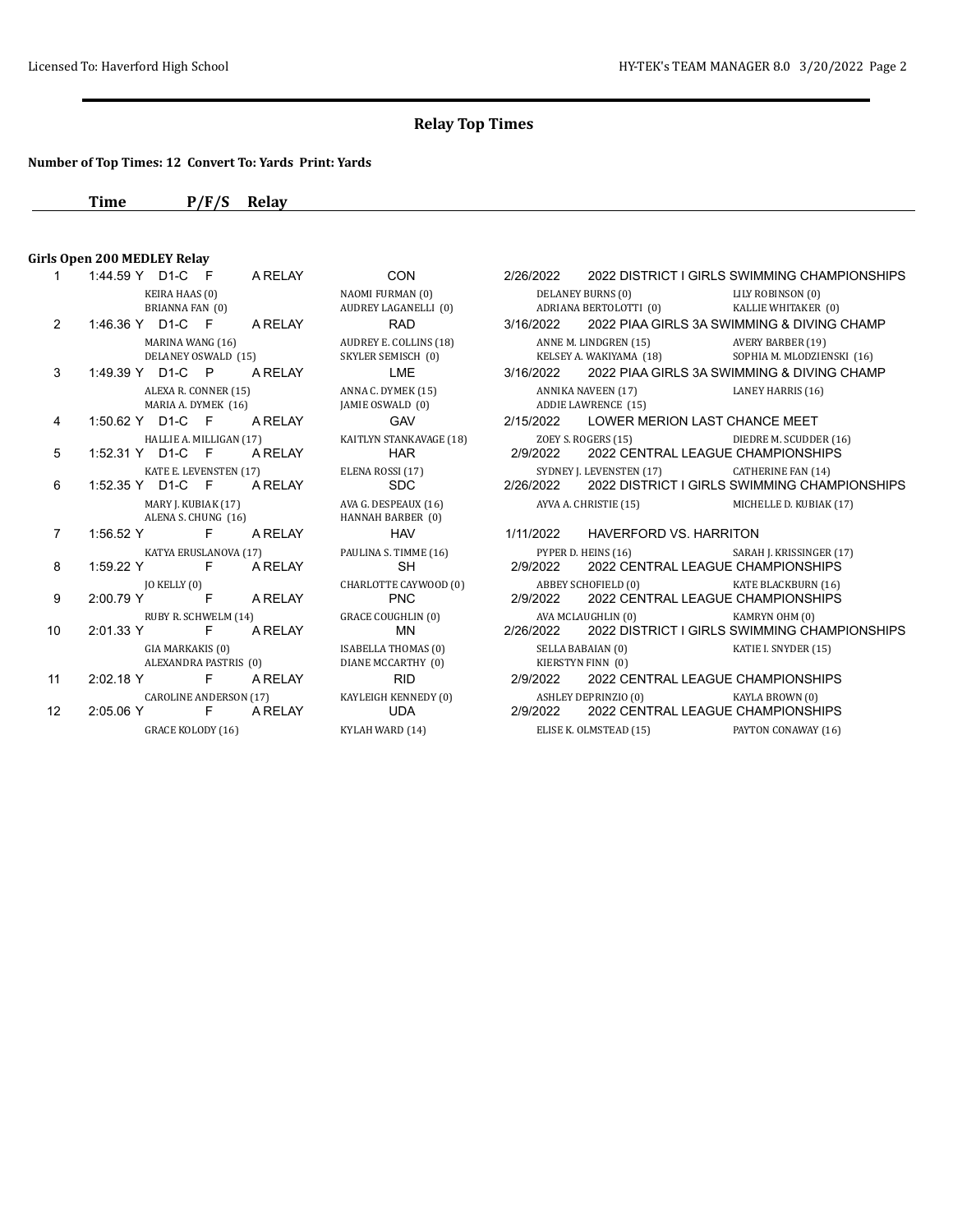#### **Number of Top Times: 12 Convert To: Yards Print: Yards**

**Time P/F/S Relay**

## **Girls Open 400 FREE Relay**

|                 | 3.21.00 I DI-C F ANCLAI                           |         | יוטט                                                  |                      |                                                                               |                                              |
|-----------------|---------------------------------------------------|---------|-------------------------------------------------------|----------------------|-------------------------------------------------------------------------------|----------------------------------------------|
|                 | DELANEY BURNS (0)<br>SARAH FOX (0)                |         | AUDREY LAGANELLI (0)<br>MACKENZIE NAGEL (0)           |                      | NAOMI FURMAN (0)<br>JENA NOWOSWIAT (0)                                        | LILY ROBINSON (0)<br>KEIRA HAAS (0)          |
| 2               | 3:31.40 Y D1-C F A RELAY                          |         | RAD                                                   |                      |                                                                               |                                              |
|                 | AUDREY E. COLLINS (18)<br>ANNE M. LINDGREN (15)   |         | KELSEY A. WAKIYAMA (18)<br>SOPHIA M. MLODZIENSKI (16) |                      | AVERY BARBER (19)<br>EMMA G. BURKE (16)                                       | MARINA WANG (16)<br>CAMPBELL P. COONLEY      |
| 3               | 3:39.89 Y D1-C F                                  | A RELAY | <b>HAV</b>                                            | 2/26/2022            | 2022 DISTRICT I GIRLS SWIMMING CHAMP                                          |                                              |
|                 | KATYA ERUSLANOVA (17)<br>JAMIE E. WOODMAN (17)    |         | SARAH J. KRISSINGER (17)<br>LILLY S. KENT (15)        |                      | ELLIE KRISSINGER (16)<br>PAULINA S. TIMME (17)                                | ERIN E. KELLY (15)                           |
| 4               | 3:40.78 Y D1-C F A RELAY                          |         | <b>SDC</b>                                            | 2/9/2022             | 2022 CENTRAL LEAGUE CHAMPIONSHIPS                                             |                                              |
| 5               | MARY J. KUBIAK (17)<br>3:41.59 Y D1-C F A RELAY   |         | MICHELLE D. KUBIAK (17)<br><b>GAV</b>                 | 2/26/2022            | ALENA S. CHUNG (16)<br>2022 DISTRICT I GIRLS SWIMMING CHAMP                   | AYVA A. CHRISTIE (15)                        |
|                 | DIEDRE M. SCUDDER (17)<br>HALLIE A. MILLIGAN (17) |         | MAKENZIE E. BUTLER (17)<br>ELIN LADIG (0)             |                      | ZOEY S. ROGERS (15)<br>KAITLYN STANKAVAGE (18)                                | PEYTON M. GOETZ (16)<br>MALLORIE K. JEREMIAH |
| 6               | 3:42.14 Y D1-C F ARELAY                           |         |                                                       |                      | HAR 2/26/2022 2022 DISTRICT I GIRLS SWIMMING CHAMP                            |                                              |
|                 | SYLVIA KRIEG (17)<br>IILLIAN STOLOFF (17)         |         | CATHERINE FAN (14)<br>CAITLIN CHOU (16)               |                      | ELENA ROSSI (17)                                                              | KATE E. LEVENSTEN (17)                       |
| $\overline{7}$  | 3:45.55 Y D1-C F                                  | A RELAY | <b>SH</b>                                             | 2/9/2022             | 2022 CENTRAL LEAGUE CHAMPIONSHIPS                                             |                                              |
| 8               | ELLA SHIFFLETT (0)<br>$3:47.80 \text{ Y}$ F       | A RELAY | RILEY SMITH (0)<br><b>RID</b>                         | 2/9/2022             | KATE BLACKBURN (16) SYDNEY BERGSTROM (18<br>2022 CENTRAL LEAGUE CHAMPIONSHIPS |                                              |
| 9               | <b>GRACE REAGAN (0)</b><br>x 3:53.70 Y<br>- F     | A RELAY | MADISON RAE (0)<br>LME                                | 12/15/2021           | TOMMI CLAIBORNE (0)<br>STRATH HAVEN V LOWER MERION                            | <b>CAROLINE ANDERSON (1</b>                  |
| 10 <sup>1</sup> | ANNIKA NAVEEN (17)<br>4.02.00 Y<br>F.             | A RELAY | LANEY HARRIS (15)<br>MN                               | 2/26/2022            | [AMIE OSWALD (0) ALEXA R. CONNER (15)<br>2022 DISTRICT I GIRLS SWIMMING CHAMP |                                              |
|                 | KATIE I. SNYDER (15)<br>ISABELLA THOMAS (0)       |         | DIANE MCCARTHY (0)<br>SELLA BABAIAN (0)               |                      | KIERSTYN FINN (0)                                                             | GIA MARKAKIS (0)                             |
| 11              | 4:04.39 Y F A RELAY                               |         | <b>PNC</b>                                            | 12/17/2021 LME V PNC |                                                                               |                                              |
| 12              | KAMRYN OHM (0)<br>4:08.57 Y F                     | A RELAY | KAILTLYN NEIDICH (0)<br>UDA                           | 2/9/2022             | AVA MCLAUGHLIN (0)<br>2022 CENTRAL LEAGUE CHAMPIONSHIPS                       | RUBY R. SCHWELM (14)                         |
|                 | OLIVIA MCCONNELL (17)                             |         | KAILEY YOUNGBLOOD (14)                                |                      | GABRIELA X. FIORENTINO WONG (15)                                              | ELISE K. OLMSTEAD (15)                       |

F A RELAY CON  $3/16/2022$  2022 PIAA GIRLS 3A SWIMMING & DIVING CHAMP AUDREY LAGANELLI (0) NAOMI FURMAN (0) LILY ROBINSON (0) MACKENZIE NAGEL (0) JENA NOWOSWIAT (0) KEIRA HAAS (0) RAD 3/16/2022 2022 PIAA GIRLS 3A SWIMMING & DIVING CHAMP KELSEY A. WAKIYAMA (18) AVERY BARBER (19) MARINA WANG (16) SOPHIA M. MLODZIENSKI (16) BMMA G. BURKE (16) CAMPBELL P. COONLEY (17) HAV 2/26/2022 2022 DISTRICT I GIRLS SWIMMING CHAMPIONSHIPS SARAH J. KRISSINGER (17) ELLIE KRISSINGER (16) ERIN E. KELLY (15) LILLY S. KENT (15) PAULINA S. TIMME (17) PAULINA S. TIMME (17) SDC 2/9/2022 2022 CENTRAL LEAGUE CHAMPIONSHIPS MICHELLE D. KUBIAK (17) ALENA S. CHUNG (16) AYVA A. CHRISTIE (15) AN A. CHRISTIE (15) AN A. CHRISTIE (15) GAV 2/26/2022 2022 DISTRICT I GIRLS SWIMMING CHAMPIONSHIPS DIEDRE M. SCUDDER (17) MAKENZIE E. BUTLER (17) ZOEY S. ROGERS (15) PEYTON M. GOETZ (16) MALLORIE K. JEREMIAH (16) HAR 2/26/2022 2022 DISTRICT I GIRLS SWIMMING CHAMPIONSHIPS CATHERINE FAN (14) ELENA ROSSI (17) KATE E. LEVENSTEN (17) SH 2/9/2022 2022 CENTRAL LEAGUE CHAMPIONSHIPS RILEY SMITH (0) KATE BLACKBURN (16) SYDNEY BERGSTROM (18) RID 2/9/2022 2022 CENTRAL LEAGUE CHAMPIONSHIPS MADISON RAE (0) TOMMI CLAIBORNE (0) CAROLINE ANDERSON (17) LME 12/15/2021 STRATH HAVEN V LOWER MERION LANEY HARRIS (15) [AMIE OSWALD (0) ALEXA R. CONNER (15) MN 2/26/2022 2022 DISTRICT I GIRLS SWIMMING CHAMPIONSHIPS DIANE MCCARTHY (0) KIERSTYN FINN (0) GIA MARKAKIS (0) PNC 12/17/2021 LME V PNC KAILTLYN NEIDICH (0) AVA MCLAUGHLIN (0) RUBY R. SCHWELM (14) UDA 2/9/2022 2022 CENTRAL LEAGUE CHAMPIONSHIPS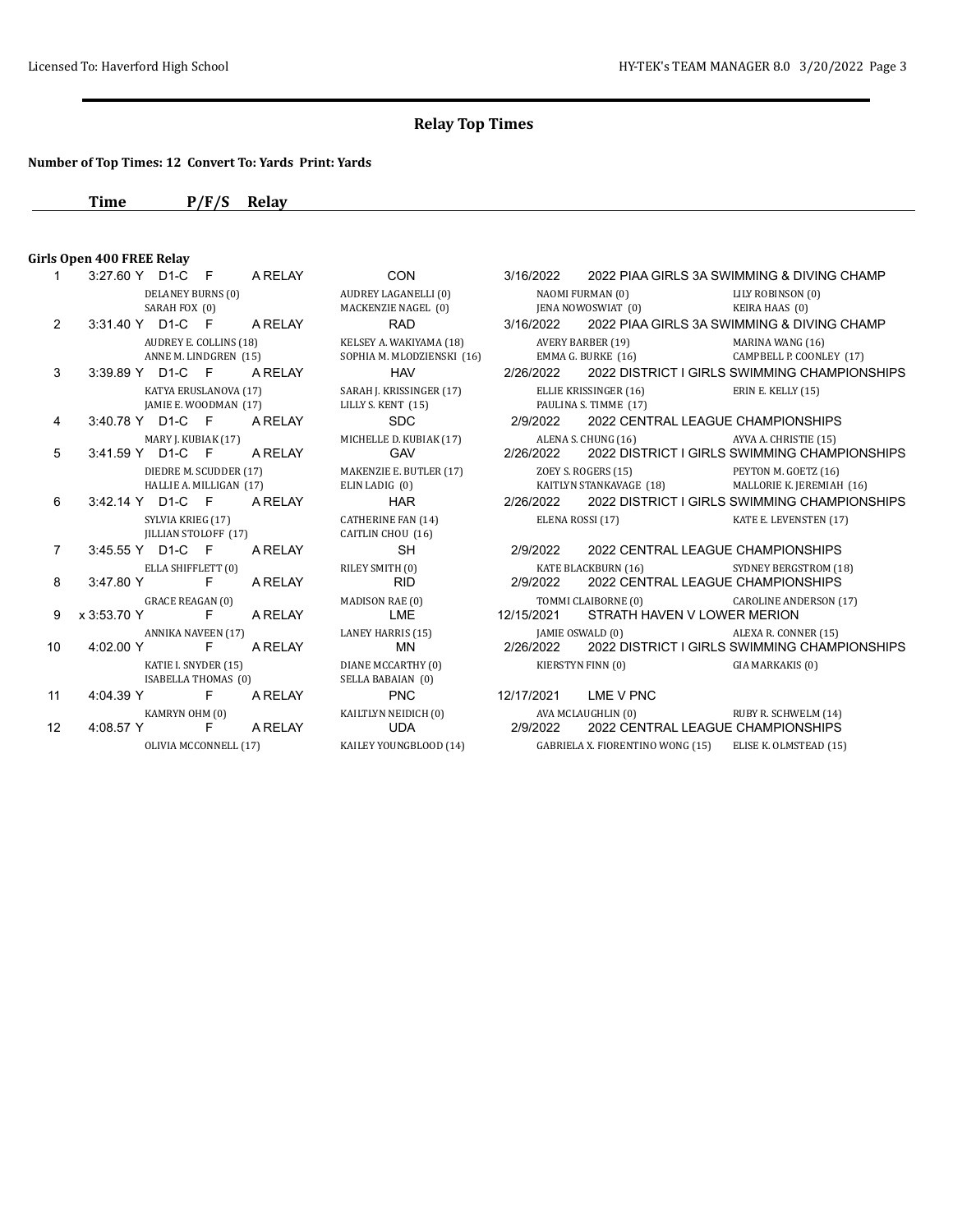## **Number of Top Times: 12 Convert To: Yards Print: Yards**

**Time P/F/S Relay**

#### **Boys Open 200 FREE Relay**

|                |                        | $1.20.2 + 1$ $1.20.2 + 1$ |                                                |           | <u>UZUZZ ZUZZILIAA DOTU UNUVIIVIIV</u> |            |
|----------------|------------------------|---------------------------|------------------------------------------------|-----------|----------------------------------------|------------|
|                |                        |                           | JAKE Z. KENNEDY (15) LUKE Z. KENNEDY (17)      |           | MICHAEL HUEGEL (0) JAC                 |            |
|                |                        | MICHAEL M. BRATTINI (17)  | ALEX P. CHAN (16)                              |           | TRISTAN X. RONAYNE (16)                |            |
| $\overline{2}$ |                        | 1:26.57 Y D1-C F ARELAY   | CON 2/26/2022 2022 DISTRICT I BOYS SWI         |           |                                        |            |
|                | GARY Q. WANG (17)      |                           | JOHN YENIAY (0)                                |           | RAYMOND L. WELGOSH (18)                | <b>STE</b> |
|                |                        | JAKE WANG (15)            | MATT C. PAWLOW (0)                             |           | BROCK H. WHITAKER (16) JAC             |            |
| 3              |                        | $1:27.33$ Y D1-C F ARELAY | LME 2/26/2022 2022 DISTRICT I BOYS SWI         |           |                                        |            |
|                | AARON LEVINE (0)       |                           | DANIEL SHEA (0)                                |           | PHILLIP J. GAO (18)                    | IOS        |
|                |                        | ETHAN A. MURRAY (15)      | OMAR K. NIAZY (17) MATTHEW THOMAS (17) JOR     |           |                                        |            |
| $\overline{4}$ |                        | 1:30.03 Y D1-C F A RELAY  | <b>RAD</b>                                     |           | 12/14/2021 RADNOR VS. CONESTOGA        |            |
|                | ANDREW YU (15)         |                           | NATHAN KELLERMAN (17)                          |           | CHASE BENTLEY (18)                     | RHI        |
| 5              |                        | 1:30.79 Y D1-C F ARELAY   |                                                |           | HAV 2/9/2022 2022 CENTRAL LEAGUE CH    |            |
|                | RYAN W. CARSON (17)    |                           | KENNY M. KEAGY (16)                            |           | ZACHARY E. GRAAF (16) ZAC              |            |
| 6              |                        | 1:31.20 Y D1-C F A RELAY  | RID.                                           |           | 2/26/2022 2022 DISTRICT I BOYS SWI     |            |
|                |                        | ERIC L. BOECKX (17)       | LUCA MOEHLMANN (0) MATT MURDOCK (0) SHA        |           |                                        |            |
|                |                        | MICHAEL TITTERMARY (0)    | MATT MARINELLI (15)                            |           |                                        |            |
| $\overline{7}$ |                        | 1:31.23 Y D1-C F A RELAY  | <b>SH</b>                                      |           | 2/9/2022 2022 CENTRAL LEAGUE CH        |            |
|                | ETHAN ROBERTS (0)      |                           | CHARLIE SHANKWEILER (0) HARRY HYZER (0)        |           |                                        | GAV        |
| 8              |                        | 1:31.26 Y D1-C F A RELAY  | <b>HAR</b>                                     |           | 2/15/2022 LOWER MERION LAST CHA        |            |
|                |                        | CHARLIE NENCHEV (0)       | MATTHEW WEAVER (0)                             |           | KYLE KANE (0)                          |            |
| 9              |                        | 1:31.86 Y D1-C F A RELAY  | <b>UDA</b>                                     |           | 2/9/2022 2022 CENTRAL LEAGUE CH        |            |
|                |                        | GABRIEL D. GREEN (16)     |                                                |           | BROCK C. GREEN (15) COM                |            |
| 10             |                        | 1:33.49 Y F B RELAY       | LUKE OLMSTEAD (17) BROCK C. C<br>MN 12/14/2021 |           | MARPLE NEWTOWN VS. SI                  |            |
|                | ALEX KOULAS (0)        |                           | RYAN MURRAY (0)                                |           |                                        | TYL        |
| 11             |                        | 1:39.13 Y F A RELAY       | <b>PNC</b>                                     | 1/25/2022 | PNC VS. MN                             |            |
|                | TRISTAN MCLEAN (0)     |                           | DANTE CHOLMELEY-JONES (0) BEPPE TANGORRA (0)   |           |                                        | COL        |
| 12             |                        | 1:40.00 Y F A RELAY       | GAV 2/9/2022                                   |           | 2022 CENTRAL LEAGUE CH                 |            |
|                | <b>JON BOWMAN (17)</b> |                           | JACOB MAILLIE (17) ALEX MAILLIE (17)           |           |                                        | BR/        |

|                   | 1:26.24 Y D1-C F A RELAY   |                          | <b>SDC</b>                                                     | 3/16/2022     |                                          | 2022 PIAA BOYS 3A SWIMMING & DIVING CHAMP             |
|-------------------|----------------------------|--------------------------|----------------------------------------------------------------|---------------|------------------------------------------|-------------------------------------------------------|
|                   |                            | JAKE Z. KENNEDY (15)     | LUKE Z. KENNEDY (17)                                           |               | MICHAEL HUEGEL (0) JACOB R. JOHNSON (15) |                                                       |
|                   |                            | MICHAEL M. BRATTINI (17) | ALEX P. CHAN (16)                                              |               | TRISTAN X. RONAYNE (16)                  |                                                       |
| $\mathcal{P}$     | 1:26.57 Y D1-C F A RELAY   |                          | <b>CON</b>                                                     | 2/26/2022     |                                          | 2022 DISTRICT I BOYS SWIMMING CHAMPIONSHIPS           |
|                   | GARY 0. WANG (17)          |                          | <b>JOHN YENIAY (0)</b>                                         |               | RAYMOND L. WELGOSH (18)                  | STEPHEN M. GRAVER (18)                                |
|                   | JAKE WANG (15)             |                          | MATT C. PAWLOW (0)                                             |               | BROCK H. WHITAKER (16)                   | <b>JACK SEMMER (0)</b>                                |
| 3                 | 1:27.33 Y D1-C F A RELAY   |                          | LME                                                            |               |                                          | 2/26/2022 2022 DISTRICT I BOYS SWIMMING CHAMPIONSHIPS |
|                   | AARON LEVINE (0)           |                          | DANIEL SHEA (0)                                                |               | PHILLIP J. GAO (18)                      | <b>JOSH SULTANIK (18)</b>                             |
|                   | ETHAN A. MURRAY (15)       |                          | OMAR K. NIAZY (17)                                             |               |                                          | MATTHEW THOMAS (17) JORDAN D. MANDELBAUM (16)         |
| 4                 | 1:30.03 Y D1-C F A RELAY   |                          | RAD                                                            |               | 12/14/2021 RADNOR VS. CONESTOGA          |                                                       |
|                   | ANDREW YU (15)             |                          | NATHAN KELLERMAN (17)                                          |               | CHASE BENTLEY (18)                       | RHETT COSGROVE (17)                                   |
| 5                 | 1:30.79 Y D1-C F           | A RELAY                  | <b>HAV</b>                                                     | 2/9/2022      | 2022 CENTRAL LEAGUE CHAMPIONSHIPS        |                                                       |
|                   |                            | RYAN W. CARSON (17)      | KENNY M. KEAGY (16) ZACHARY E. GRAAF (16) ZACH A. SCULLIN (18) |               |                                          |                                                       |
| 6                 | 1:31.20 Y D1-C F           | A RELAY                  | <b>RID</b>                                                     | 2/26/2022     |                                          | 2022 DISTRICT I BOYS SWIMMING CHAMPIONSHIPS           |
|                   | ERIC L. BOECKX (17)        |                          | LUCA MOEHLMANN (0)                                             |               | MATT MURDOCK (0)                         | SHANE W. ECKLER (15)                                  |
|                   |                            | MICHAEL TITTERMARY (0)   | MATT MARINELLI (15)                                            |               |                                          |                                                       |
| $\overline{7}$    | 1:31.23 Y D1-C F A RELAY   |                          | SH                                                             | 2/9/2022      | 2022 CENTRAL LEAGUE CHAMPIONSHIPS        |                                                       |
|                   | ETHAN ROBERTS (0)          |                          | CHARLIE SHANKWEILER (0)                                        |               | HARRY HYZER (0)                          | GAVIN A. SHIFFLETT (15)                               |
| 8                 | 1:31.26 Y D1-C F A RELAY   |                          | <b>HAR</b>                                                     |               | 2/15/2022 LOWER MERION LAST CHANCE MEET  |                                                       |
|                   | <b>CHARLIE NENCHEV (0)</b> |                          | MATTHEW WEAVER (0)                                             | KYLE KANE (0) |                                          |                                                       |
| 9                 | 1:31.86 Y D1-C F           | A RELAY                  | UDA                                                            | 2/9/2022      | 2022 CENTRAL LEAGUE CHAMPIONSHIPS        |                                                       |
|                   | GABRIEL D. GREEN (16)      |                          | LUKE OLMSTEAD (17) BROCK C. GREEN (15) CONNOR HUNT (16)        |               |                                          |                                                       |
| 10                | 1:33.49 Y F                | <b>B RELAY</b>           | MN                                                             | 12/14/2021    | MARPLE NEWTOWN VS. SPRINGFIELD           |                                                       |
|                   | ALEX KOULAS (0)            |                          | RYAN MURRAY (0)                                                |               |                                          | TYLER BURNS (0)                                       |
| 11                | 1:39.13 Y F A RELAY        |                          | <b>PNC</b>                                                     |               | 1/25/2022 PNC VS. MN                     |                                                       |
|                   | TRISTAN MCLEAN (0)         |                          | DANTE CHOLMELEY-JONES (0)                                      |               | BEPPE TANGORRA (0)                       | CODY WOOLERY (0)                                      |
| $12 \overline{ }$ | 1:40.00 Y F                | A RELAY                  | <b>GAV</b>                                                     | 2/9/2022      | 2022 CENTRAL LEAGUE CHAMPIONSHIPS        |                                                       |
|                   | <b>ION BOWMAN (17)</b>     |                          | [ACOB MAILLIE (17) ALEX MAILLIE (17)                           |               |                                          | BRANDON M. WEAVER (15)                                |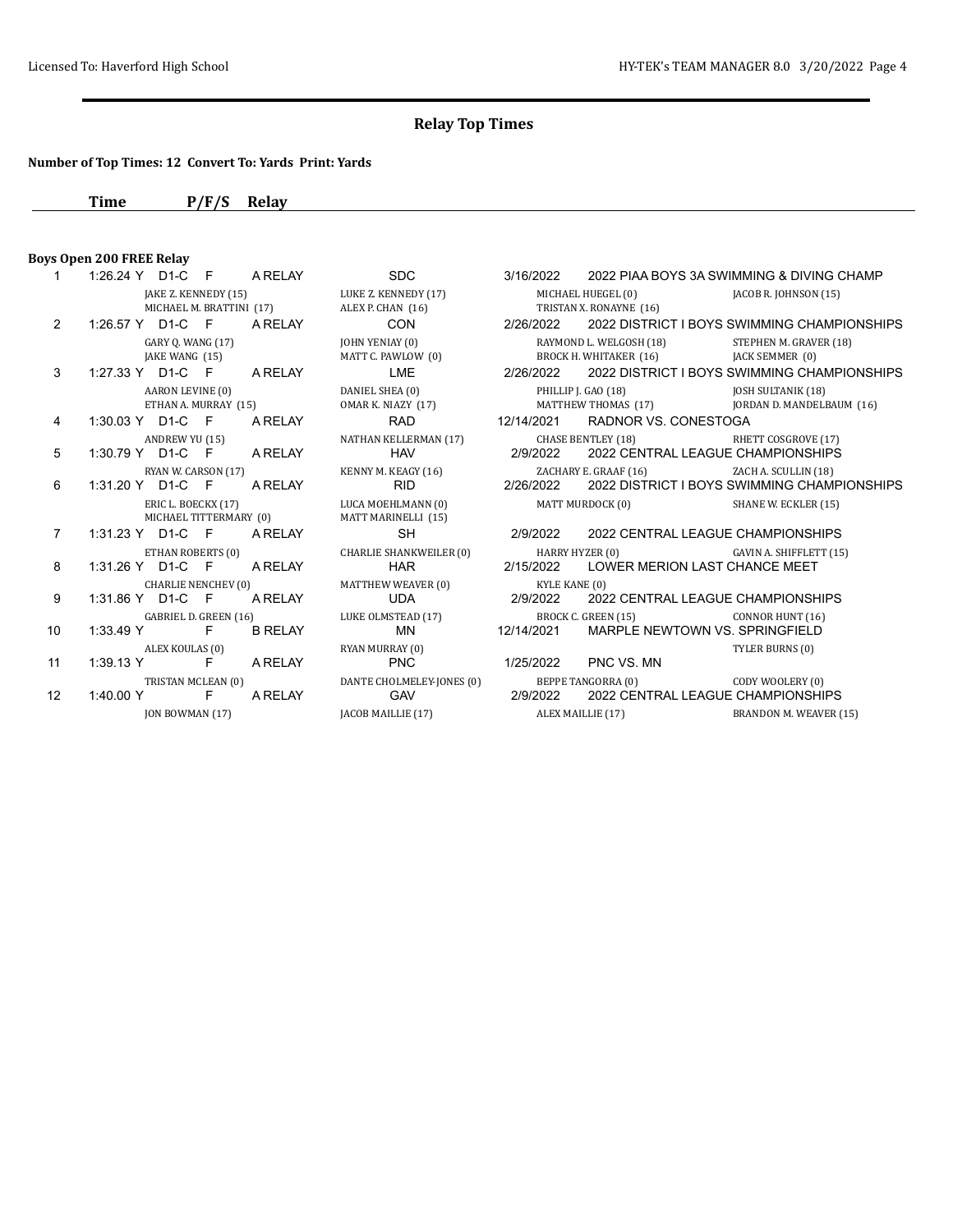## **Number of Top Times: 12 Convert To: Yards Print: Yards**

**Time P/F/S Relay**

## **Boys Open 200 MEDLEY Relay**

| $2^{\circ}$     |                                         |                                      | GARY Q. WANG (17) THE WANG (16) THE VANG (19 MEM AT A RELAY SPOC AT 1:35.01 Y D1-C F A RELAY SDC 3/16/2022 2022 PIAA BOYS 3A SWIMN                                                                                                                                                                                                 |                                                           |     |
|-----------------|-----------------------------------------|--------------------------------------|------------------------------------------------------------------------------------------------------------------------------------------------------------------------------------------------------------------------------------------------------------------------------------------------------------------------------------|-----------------------------------------------------------|-----|
|                 |                                         | MICHAEL M. BRATTINI (17)             | JAKE Z. KENNEDY (15) MICHAEL HUEGEL (0) JACOB R. JOHNSON (15) LUK<br>ALEX P. CHAN (16) TRISTAN X. RONAYNE (16)                                                                                                                                                                                                                     |                                                           |     |
| $\mathcal{S}$   |                                         |                                      | x 1:37.46 Y D1-C F CRELAY RAD                                                                                                                                                                                                                                                                                                      | 1/11/2022 SPRINGFIELD VS RADNOR                           |     |
| $\overline{4}$  |                                         |                                      | SEBASTIAN STUECK (17) MIKE RAYER (15)<br>1:38.46 Y D1-C F A RELAY LME                                                                                                                                                                                                                                                              | NICK PERGOLIS (17) RYA<br>2/15/2022 LOWER MERION LAST CHA |     |
| 5               |                                         |                                      | 1:39.74 Y D1-C F A RELAY JOSH SULTANIK (18) OMAR K. NIAZY (16)<br>1:39.74 Y D1-C F A RELAY HAV HAV 2/9/2022 2022 CENTRAL LEAGUE CH                                                                                                                                                                                                 |                                                           |     |
| 6               |                                         |                                      | WILL BOCHANSKI (18) [30] JOE F. BARNES (17) [31] SACKER LATTER IS A CHEN (17) THE RESERVED AND RESERVED AND RESERVED AND RESERVED AND RESERVED AND RESERVED AND RESERVED AND RESERVED AND RESERVED AND RESERVED AND RESERVED A<br>1:40.52 Y D1-C F ARELAY UDA                                                                      | 2/15/2022 LOWER MERION LAST CHA                           |     |
| $\overline{7}$  | LUKE OLMSTEAD (17)                      |                                      | 1:43.87 Y F ARELAY HAR                                                                                                                                                                                                                                                                                                             | 2/9/2022 2022 CENTRAL LEAGUE CH                           | CON |
| 8               | 1:45.21 Y F A RELAY                     | CHARLIE NENCHEV (0)                  | MATTHEW WEAVER (0) ETHAN NIU (0) FRA<br>SH                                                                                                                                                                                                                                                                                         | 2/9/2022 2022 CENTRAL LEAGUE CH                           |     |
| 9               | 1:46.42 Y F A RELAY                     | ETHAN ROBERTS (0)                    | EVAN RICE (0) CHARRY HYZER (0) CHARRY HYZER (0)<br><b>RID</b>                                                                                                                                                                                                                                                                      | 1/11/2022 CONESTOGA VS RIDLEY                             |     |
| 10              | MATT MURDOCK (0)<br>1:48.53 Y F A RELAY |                                      | ERIC L. BOECKX (17) MATT MARINELLI (15) SHA<br><b>EXAMPLE PNC</b>                                                                                                                                                                                                                                                                  | 1/11/2022 STRATH HAVEN VS. PENN                           |     |
| 11              | 1:49.14 Y F A RELAY                     | JONATHAN P. HOOLE (15)               | TRISTAN MCLEAN (0) DANTE CHOLMELEY-JONES (0) BET<br>MN 2/9/2022 2022 CENTRAL LEAGUE CH                                                                                                                                                                                                                                             | 2/9/2022 2022 CENTRAL LEAGUE CH                           |     |
|                 |                                         | TATE YEAKLE (0)<br>VASILI KOULAS (0) | DENNIS GLANCEY (0) LUKE IMPRIANO (0) PAT<br>KADEN BOTHMA (0)                                                                                                                                                                                                                                                                       |                                                           |     |
| 12 <sup>2</sup> |                                         |                                      | 1:57.10 Y F A RELAY GAV 2/9/2022 2022 CENTRAL LEAGUE CH                                                                                                                                                                                                                                                                            |                                                           |     |
|                 |                                         |                                      | $\mathbf{D}$ $\mathbf{A}$ $\mathbf{D}$ $\mathbf{D}$ $\mathbf{D}$ $\mathbf{D}$ $\mathbf{D}$ $\mathbf{D}$ $\mathbf{D}$ $\mathbf{D}$ $\mathbf{D}$ $\mathbf{D}$ $\mathbf{D}$ $\mathbf{D}$ $\mathbf{D}$ $\mathbf{D}$ $\mathbf{D}$ $\mathbf{D}$ $\mathbf{D}$ $\mathbf{D}$ $\mathbf{D}$ $\mathbf{D}$ $\mathbf{D}$ $\mathbf{D}$ $\mathbf{$ |                                                           |     |

KADEN BOTHMA (0)

| $1 \quad$       |                    |                          | 1:32.45 Y D1-C F ARELAY CON               | 3/16/2022 2022 PIAA BOYS 3A SWIMMING & DIVING CHAMP                                                                                                                                                                                                                                                                                                                                  |                  |
|-----------------|--------------------|--------------------------|-------------------------------------------|--------------------------------------------------------------------------------------------------------------------------------------------------------------------------------------------------------------------------------------------------------------------------------------------------------------------------------------------------------------------------------------|------------------|
|                 |                    |                          | GARY Q. WANG (17) JAKE WANG (16)          | JOHN YENIAY (0) STEPHEN M. GRAVER (18)                                                                                                                                                                                                                                                                                                                                               |                  |
| $\mathcal{P}$   |                    |                          | 1:35.01 Y D1-C F ARELAY SDC               | 3/16/2022 2022 PIAA BOYS 3A SWIMMING & DIVING CHAMP                                                                                                                                                                                                                                                                                                                                  |                  |
|                 |                    |                          | JAKE Z. KENNEDY (15) MICHAEL HUEGEL (0)   | JACOB R. JOHNSON (15) LUKE Z. KENNEDY (17)                                                                                                                                                                                                                                                                                                                                           |                  |
|                 |                    | MICHAEL M. BRATTINI (17) | ALEX P. CHAN (16) TRISTAN X. RONAYNE (16) |                                                                                                                                                                                                                                                                                                                                                                                      |                  |
|                 |                    |                          |                                           | 3 x 1:37.46 Y D1-C F C RELAY RAD 1/11/2022 SPRINGFIELD VS RADNOR                                                                                                                                                                                                                                                                                                                     |                  |
|                 |                    |                          | SEBASTIAN STUECK (17) MIKE RAYER (15)     | NICK PERGOLIS (17) RYAN COVELLO (17)                                                                                                                                                                                                                                                                                                                                                 |                  |
| 4               |                    |                          |                                           | 1:38.46 Y D1-C F A RELAY LME 2/15/2022 LOWER MERION LAST CHANCE MEET                                                                                                                                                                                                                                                                                                                 |                  |
|                 |                    |                          |                                           | 1:39.74 Y D1-C F A RELAY JOSH SULTANIK (18) OMAR K. NIAZY (16)<br>1:39.74 Y D1-C F A RELAY HAV HAV 2/9/2022 2022 CENTRAL LEAGUE CHAMPIONSHIPS                                                                                                                                                                                                                                        |                  |
| 5               |                    |                          |                                           |                                                                                                                                                                                                                                                                                                                                                                                      |                  |
|                 |                    |                          | WILL BOCHANSKI (18) JOE F. BARNES (17)    | KYLE J. GIVEN (17) ZACH A. SCULLIN (18)                                                                                                                                                                                                                                                                                                                                              |                  |
| 6               |                    |                          |                                           | 1:40.52 Y D1-C F A RELAY UDA 2/15/2022 LOWER MERION LAST CHANCE MEET                                                                                                                                                                                                                                                                                                                 |                  |
|                 | LUKE OLMSTEAD (17) |                          |                                           |                                                                                                                                                                                                                                                                                                                                                                                      | CONNOR HUNT (16) |
| $\overline{7}$  |                    |                          |                                           | 1:43.87 Y F A RELAY HAR 2/9/2022 2022 CENTRAL LEAGUE CHAMPIONSHIPS                                                                                                                                                                                                                                                                                                                   |                  |
|                 |                    |                          | CHARLIE NENCHEV (0) MATTHEW WEAVER (0)    | ETHAN NIU (0) FRANCIS Y. FAN (17)                                                                                                                                                                                                                                                                                                                                                    |                  |
| 8               |                    |                          |                                           | 1:45.21 Y F A RELAY SH 2/9/2022 2022 CENTRAL LEAGUE CHAMPIONSHIPS                                                                                                                                                                                                                                                                                                                    |                  |
|                 |                    |                          | ETHAN ROBERTS (0) EVAN RICE (0)           | HARRY HYZER (0) CHARLIE SHANKWEILER (0)                                                                                                                                                                                                                                                                                                                                              |                  |
| 9               |                    |                          | 1:46.42 Y F ARELAY RID                    | 1/11/2022 CONESTOGA VS RIDLEY                                                                                                                                                                                                                                                                                                                                                        |                  |
|                 |                    |                          | MATT MURDOCK (0) ERIC L. BOECKX (17)      | MATT MARINELLI (15) SHANE W. ECKLER (15)                                                                                                                                                                                                                                                                                                                                             |                  |
| 10 <sup>1</sup> |                    |                          | 1:48.53 Y F A RELAY PNC                   | 1/11/2022 STRATH HAVEN VS. PENNCREST                                                                                                                                                                                                                                                                                                                                                 |                  |
|                 |                    |                          | JONATHAN P. HOOLE (15) TRISTAN MCLEAN (0) | DANTE CHOLMELEY-JONES (0) BEPPE TANGORRA (0)                                                                                                                                                                                                                                                                                                                                         |                  |
| 11              |                    | 1:49.14 Y F A RELAY      |                                           |                                                                                                                                                                                                                                                                                                                                                                                      |                  |
|                 |                    |                          |                                           | TATE YEAKLE (0) DENNIS GLANCEY (0) LUKE IMPRIANO (0) PATRICK DROESSER (0)                                                                                                                                                                                                                                                                                                            |                  |
|                 |                    | VASILI KOULAS (0)        | KADEN BOTHMA (0)                          |                                                                                                                                                                                                                                                                                                                                                                                      |                  |
|                 |                    |                          |                                           | $\overline{A}$ $\overline{A}$ $\overline{C}$ $\overline{A}$ $\overline{C}$ $\overline{C}$ $\overline{C}$ $\overline{C}$ $\overline{C}$ $\overline{C}$ $\overline{C}$ $\overline{C}$ $\overline{C}$ $\overline{C}$ $\overline{C}$ $\overline{C}$ $\overline{C}$ $\overline{C}$ $\overline{C}$ $\overline{C}$ $\overline{C}$ $\overline{C}$ $\overline{C}$ $\overline{C}$ $\overline{$ |                  |

GAV 2/9/2022 2022 CENTRAL LEAGUE CHAMPIONSHIPS PATRICK LI (17) KYLE W. REASONS (16) DYLAN LASKOS (18) JACOB MAILLIE (17)